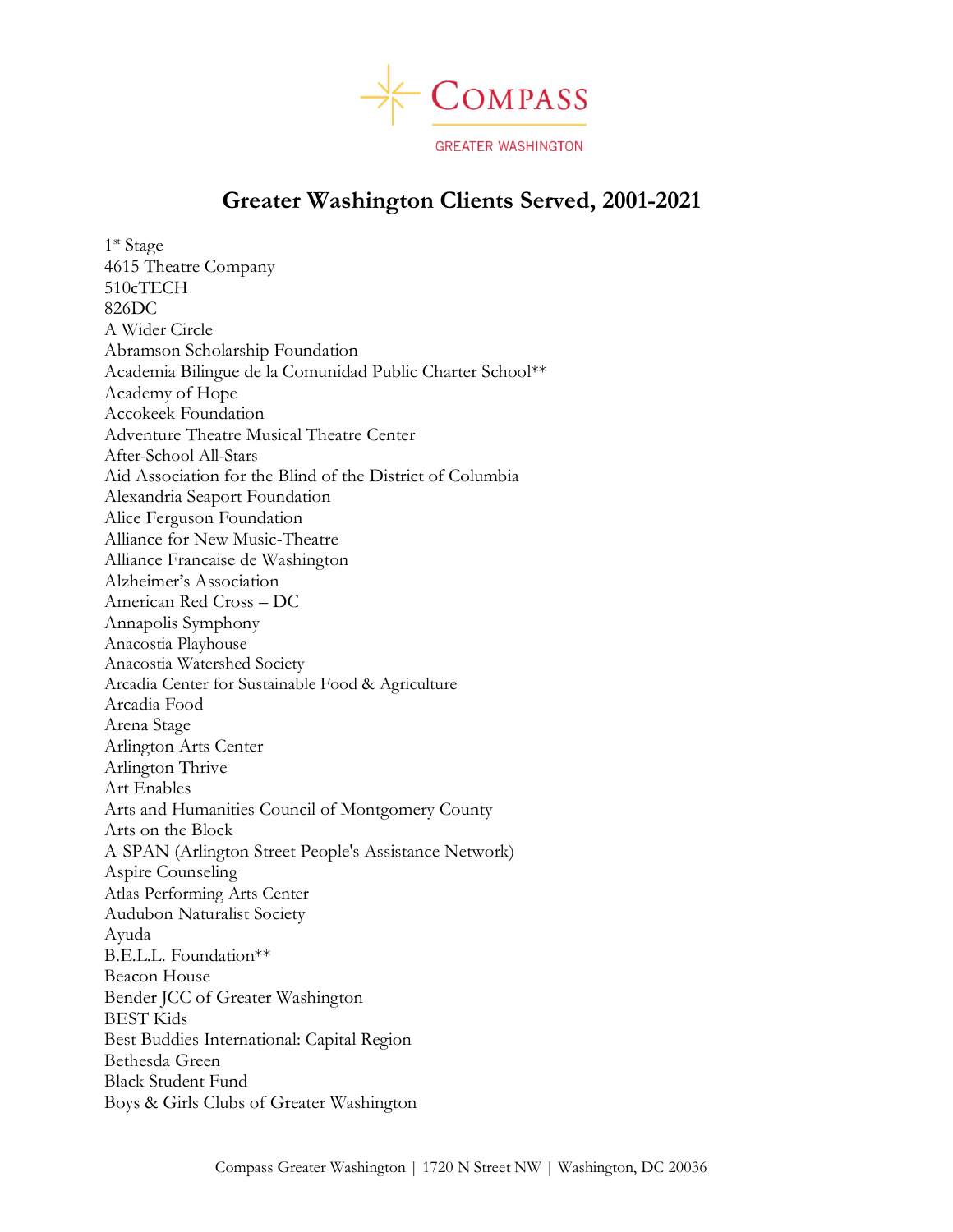

Brain Injury Services Bread for the City Brem Foundation to Defeat Breast Cancer Bridges Public Charter School Bridges to Independence Bright Beginnings Briya Public Charter School BroadFutures BUILD Metro DC Building Futures Byte Back C&O Canal Trust Calvary Women's Services Campagna Center Campagna Center Capital Area Asset Builders Capital Area Food Bank Capital Fringe Capital Partners for Education Capitol Hill Arts Workshop Capitol Hill Village Capitol Post Caregiver Action Network Carlos Rosario International Public Charter School Carpenter's Shelter CASA for Children of DC Catalogue for Philanthropy Catholic Charities of DC Center for Inspired Teaching Center for Nonprofit Advancement César Chávez Public Charter School Charge Up Collaborative Chamber Dance Project Chelsea School Chess Challenge in DC Child & Family Network Centers Child Center and Adult Services Children's Inn at NIH Children's Law Center City Blossoms City First Enterprises City Gate City Kids Wilderness Project City Year Washington, DC Clarice Smith Performing Arts Center Class Acts Arts Coalition for Nonprofit Housing and Economic Development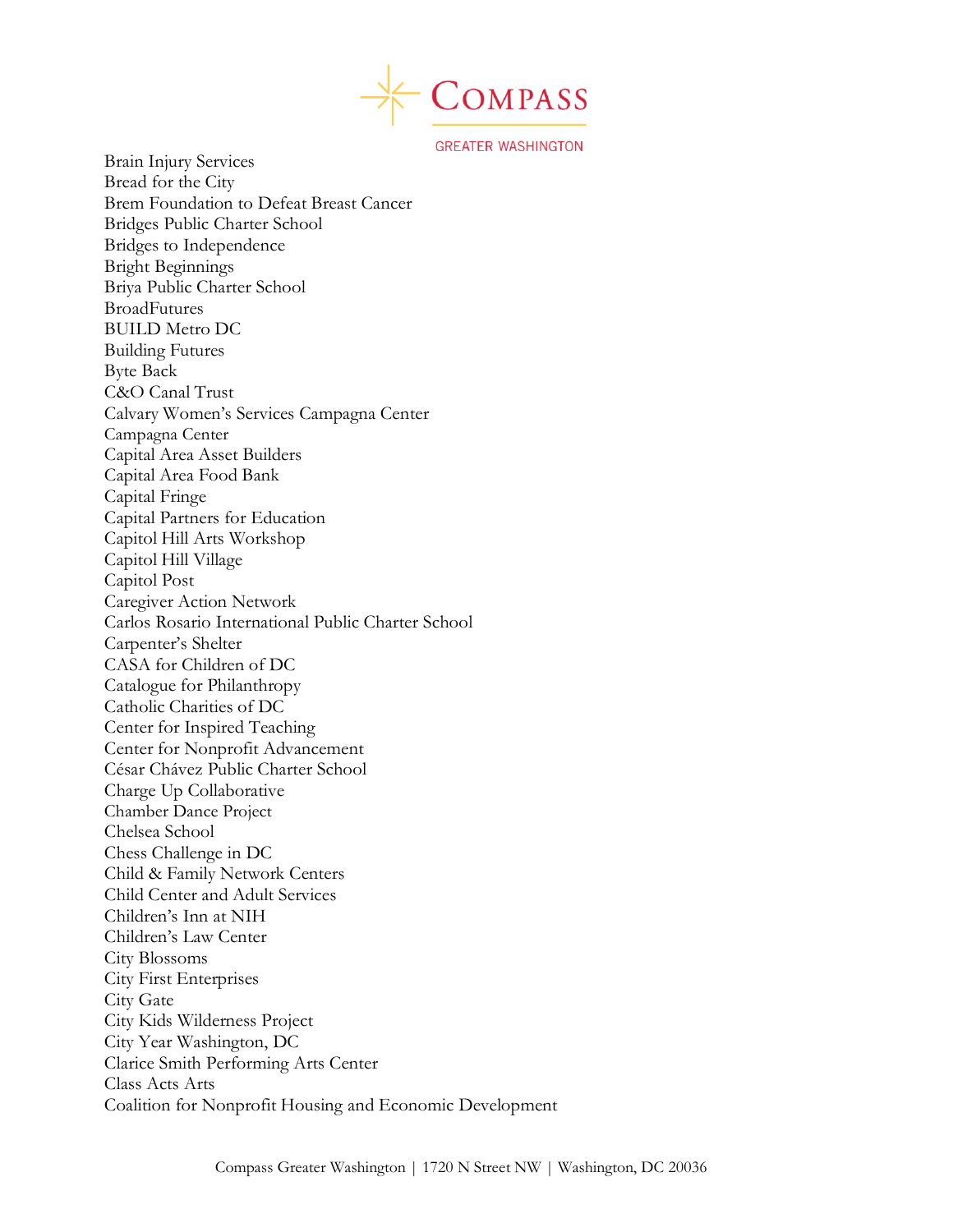

Coalition for Smarter Growth Coalition for the Homeless College Bound College Success Foundation CollegeTracks Common Good City Farm Communities in Schools of the Nation's Capital Community Bridges Community Crisis Services Community Education Group Community Foundation for Northern Virginia Community Foundation for the National Capital Region Community Lodgings Community Ministries of Rockville Community Services Agency Metro Washington Council AFL-CIO Compass Computer C.O.R.E. Congressional Chorus Constellation Theatre Company Corcoran Gallery of Art\*\* Cornerstone Community Cornerstone Montgomery Critical Exposure CulturalDC Culture Shock Damien Ministries Dana Tai Soon Burgess Dance Company Dance Exchange Dance Institute of Washington Dance Place DC Action for Children DC Appleseed DC Bar Foundation DC Bar Pro Bono Center DC Central Kitchen DC Diaper Bank DC Doors DC Employment Justice Center DC Fiscal Policy Institute DC Greens DC Jazz Festival DC Law Students in Court DC Lawyers for Youth DC Promise Neighborhood Initiative DC Rape Crisis Center DC Scores DC Volunteer Lawyers Project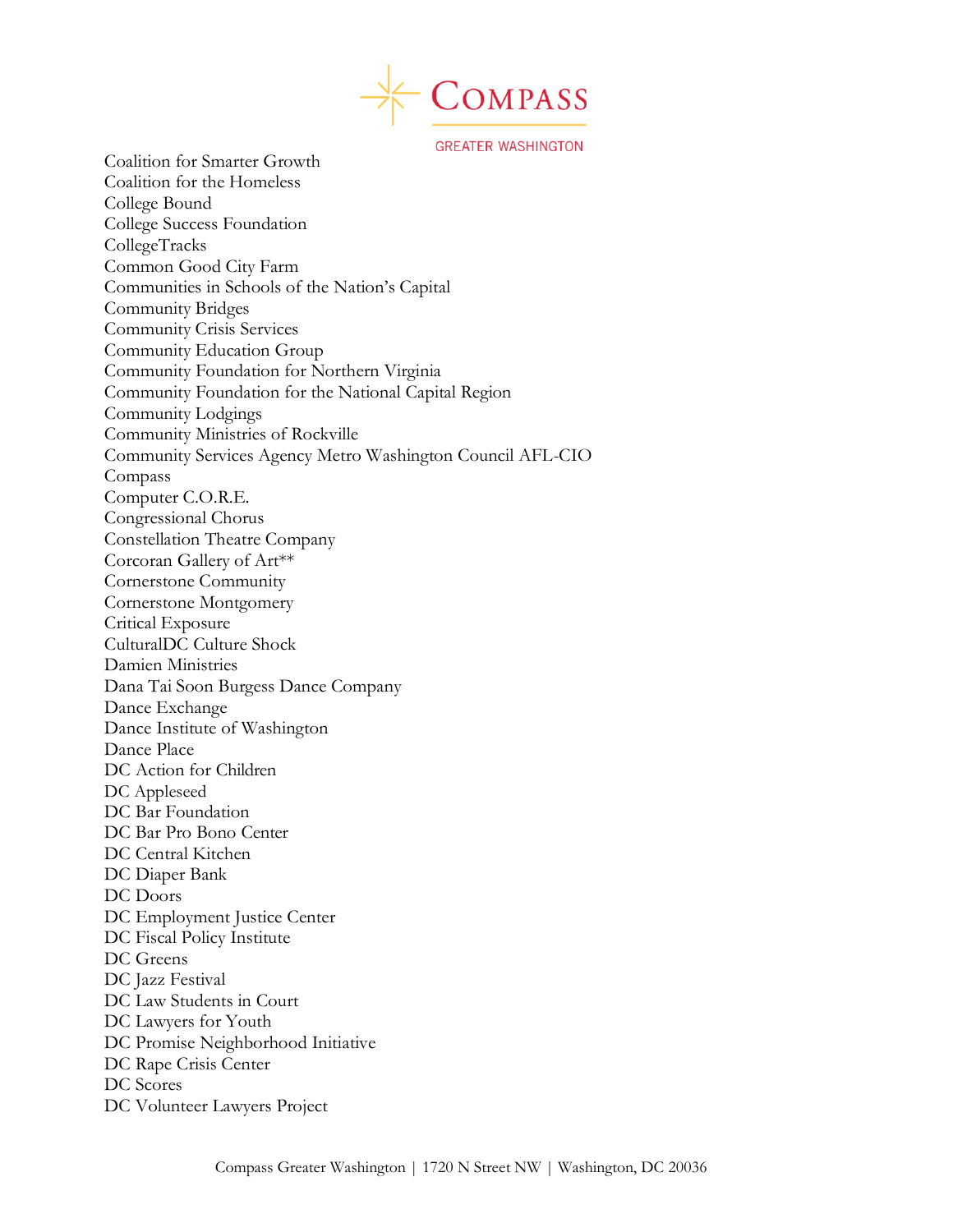

DC Youth Orchestra Program DCTV (Public Access Corporation of DC) Discovery Creek Children's Museum\*\* District Alliance for Safe Housing Earth Conservation Corps Easter Seals Serving DC | MD | VA ECHO Ellington Fund Elsie Whitlow Stokes Public Charter School Emmaus Services for the Aging Empower DC Empowered Women International Encore Stage & Studio Environmental Resources Trust\*\* EOFULA – Spanish Senior Center\*\* Equal Rights Center EveryMind Facets Fair Chance FAIR Girls Family & Youth Initiative Family Place DC Family Matters of Greater Washington Fat and Greasy Citizens Brigade Father McKenna Center Fihankra Akoma Ntoaso (FAN) For Love of Children Free Minds Book Club & Writing Workshop FRESHFARM Markets Friends of Guest House Friends of the Library Montgomery County Friends of the National Arboretum Friends of the National Zoo (FONZ) Friendship Children's Center GALA Hispanic Theatre Georgia Avenue Family Support Collaborative Gearin' Up Bicycles Genesys Works Girls, Inc. Girls on the Run – DC Girls on the Run of Montgomery County, MD Girls on the Run of Northern Virginia Girls Rock! DC Girl Scout Council of the Nation's Capital Good Shepherd Housing and Family Services Grassroots DC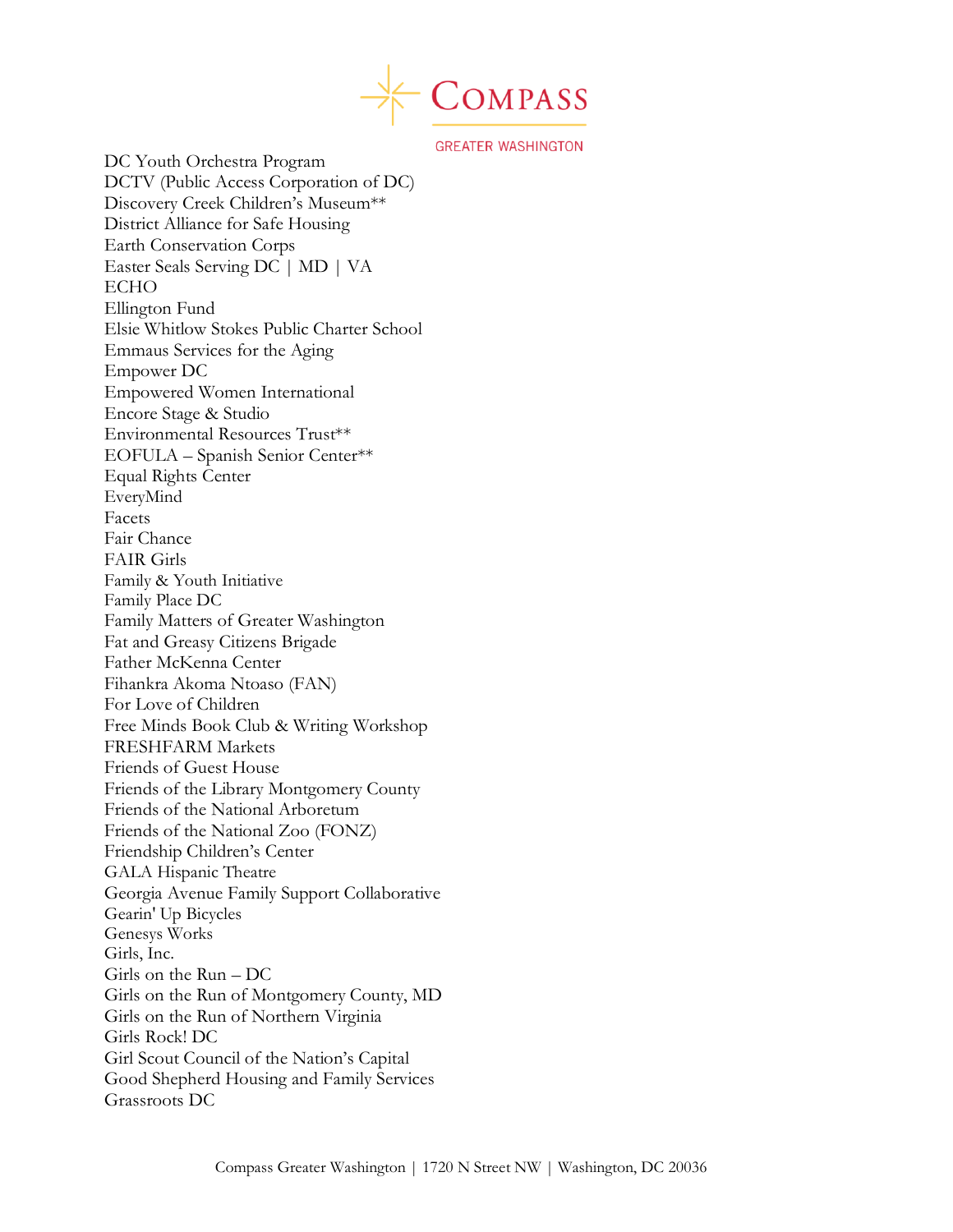

**GREATER WASHINGTON**<br>Greater Prince William Community Health Center Greater Washington Community Foundation Greater Washington Urban League Green Acres School Green America Green Door\*\* Habitat for Humanity of Northern Virginia Hands on Greater DC Cares\*\* Happenstance Theater Healthy Babies Project Heard Hero Dogs Higher Achievement Hispanic Committee of Virginia\*\* Home Care Partners Homeless Children's Playtime Project Homestretch Hope and a Home Hope for Henry Hope House Hopkins House Horizons Greater Washington Horton's Kids House of Ruth Housing Unlimited HumanitiesDC Hyacinth's Place Identity, Inc. Imagination Stage Impact Silver Spring IN Series Infant Toddler Family Day Care Insight Memory Care Center Institute of Urban Living (Hyacinth's Place) Institute for Market Transformation Interfaith Works Iona Senior Services Ivymount School Jewish Social Service Agency Joe's Movement Emporium Jovid Foundation\*\* Jubilee Jobs Jubilee JumpStart Junior League of Washington Kara Kennedy Fund Keegan Theatre Kalanidhi Dance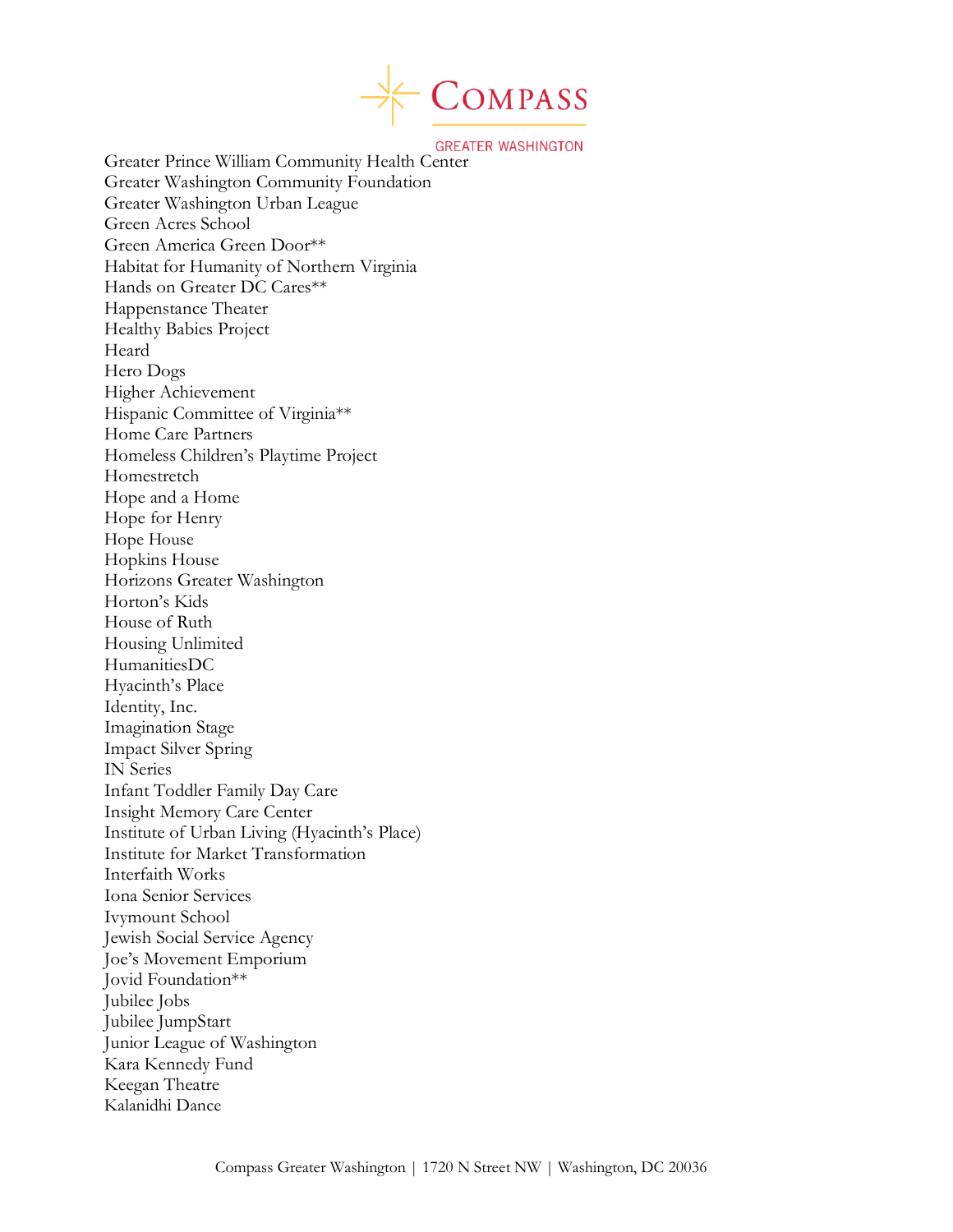

KEYS for the Homeless Foundation KID Museum Kid Power Kidsave International Kingsbury Center Kiwanis Foundation of the District of Columbia Korean Community Service Center of Greater Washington Lab School of Washington Latin American Montessori Bilingual Public Charter School Latin American Youth Center Latino Economic Development Center Leadership Greater Washington Leadership Sanctuary Levine School of Music Life Asset LIFT-DC Linden Resources Literacy Council of Montgomery County Literacy Council of Northern Virginia Literacy Lab Literacy Volunteers and Advocates Live It Learn It Living Classrooms Lumina Studio Theatre M.O.M.I.E.'s TLC Madison House Autism Foundation Main Street Child Development Center Manna Food Center Mamatoto Village Marriott Foundation for People with Disabilities Martha's Table Mary's Center for Maternal and Child Care Maryland Hall for the Arts Maryland Youth Ballet McLean Project for the Arts McLean Project for the Arts (MPA) Mental Health Association of Montgomery County Metro TeenAIDS \*\* MetroStage Mi Casa Miriam's Kitchen Mid-Atlantic Equity Consortium Montgomery Community Television Montgomery County Coalition for the Homeless Montgomery County Food Security Collaborative Mosaic Theater Company of DC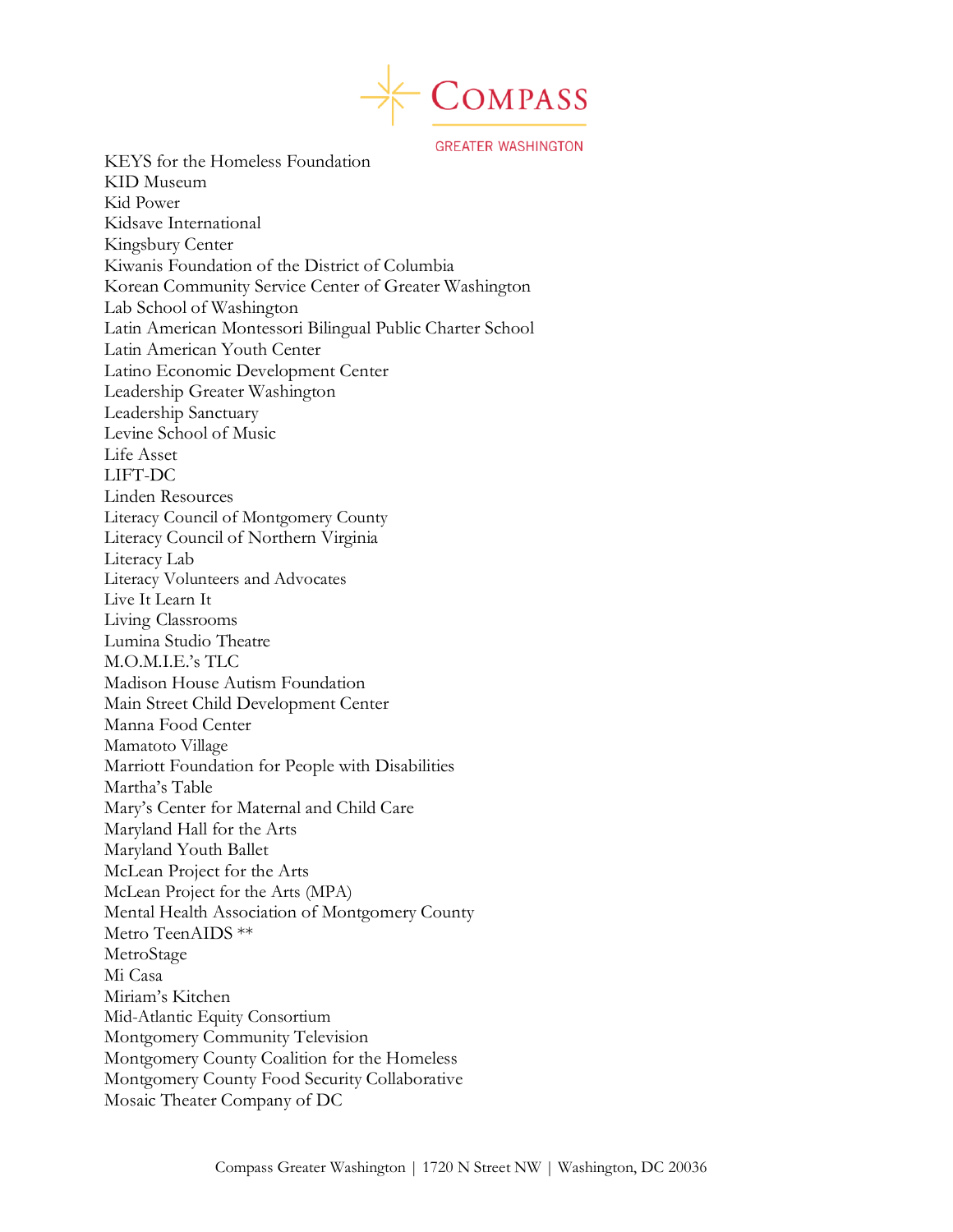

Mosaica\*\* Multicultural Career Intern Program My Sister's Place NAMI Northern Virginia National Breast Cancer Foundation National Building Museum National Center for Children and Families National Cherry Blossom Festival National Child Research Center National Conservatory for Dramatic Arts National History Day National Trust for Historic Preservation in the United States National Women's History Museum Network for Teaching Entrepreneurship New Community for Children New Endeavors by Women New Futures New Hope Housing Next Step Public Charter School Nonprofit Roundtable of Greater Washington\*\* Northern Virginia Area Health Education Center Northern Virginia Family Service Northern Virginia Therapeutic Riding Program NOVA ScriptsCentral Nu Sass Productions OAR of Fairfax County **Oatlands** One Mind at a Time Foundation One World Education Open Arms Housing Osher Lifelong Learning Institute Our Daily Bread Operation Gratitude Our Military Kids Parent Encouragement Program PEN/Faulkner Foundation People Animals Love Perry School Community Services Center Phoenix Houses of the Mid-Atlantic Pinky Swear Productions Plants and Blooms ReImagined Playworks DC Platform of Hope Pointless Theatre Pregnancy Aid Centers PostClassical Ensemble Potomac Riverkeeper Network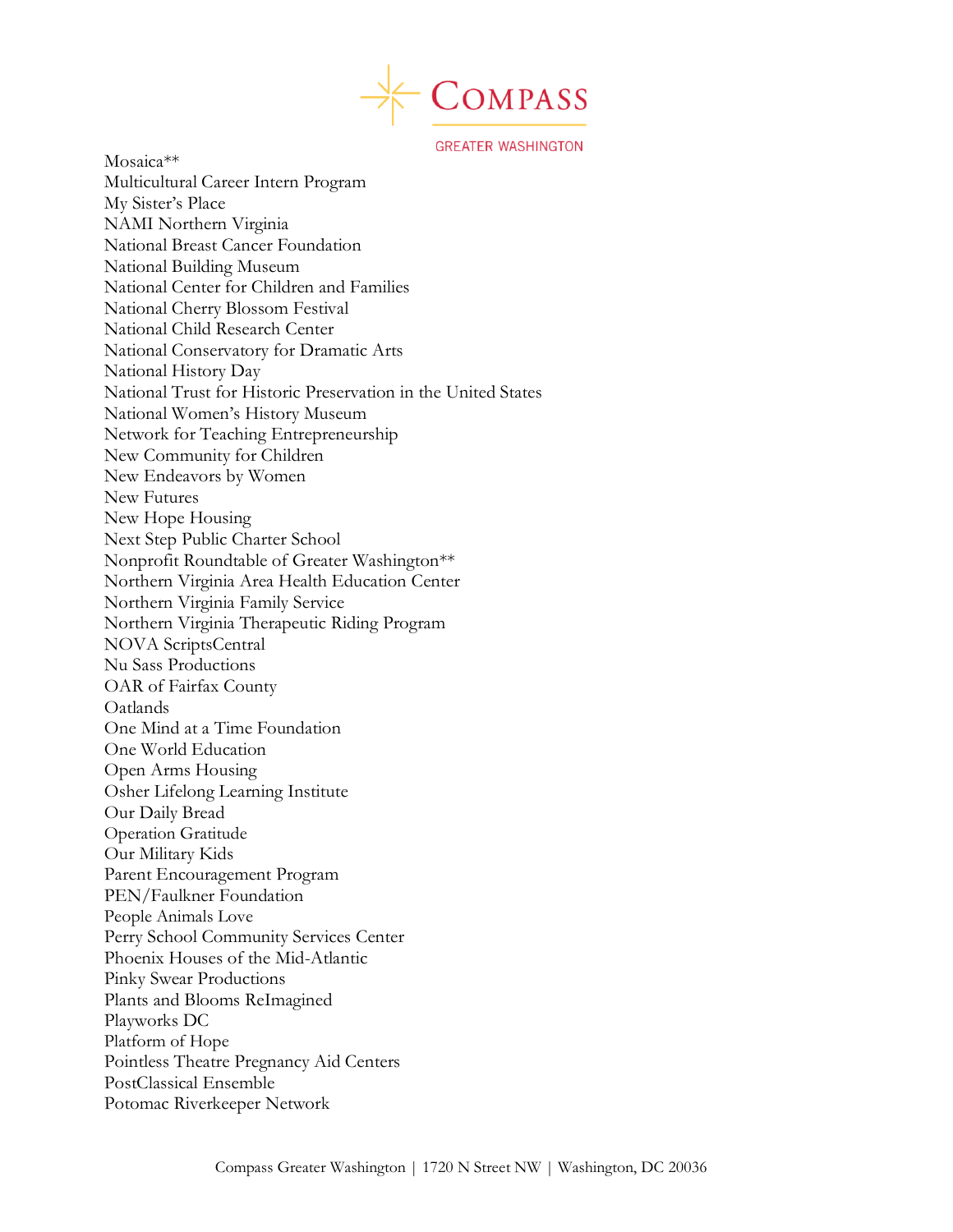

**GREATER WASHINGTON**<br>President Lincoln's Cottage at the Soldiers' Home Prince George's Child Resource Center Project Create PRS Public Allies Quality Trust for Individuals with Disabilities Rachael's Women's Center\*\* Reach Incorporated Reading Connection Reading Partners Reality, Inc. Rebuilding Together Alexandria Rebuilding Together Montgomery County River School Rock Creek Conservancy Ronald McDonald House Charities of Greater Washington, DC Rosemount Center Rosie Riveters Rorschach Theatre SafeSpot of Fairfax Samaritan Inns Samaritan Ministry of Greater Washington Sasha Bruce Youthwork SCAN of Northern Virginia Scholarship Fund of Alexandria SchoolTalk SciTech2U Seabury Resources for Aging See Forever Foundation/Maya Angelou Schools SEED SPOT SEEC Senior Services of Alexandria SGAP LEADERS Shaw Community Center Shout Mouse Press Signature Theatre Sitar Arts Center Sixth & I So Others Might Eat (SOME) Solas Nua Southeast Ministry Special Love for Children with Cancer Spooky Action Theater St. Ann's Center for Children, Youth, and Families Step Afrika! Stepping Stones Shelter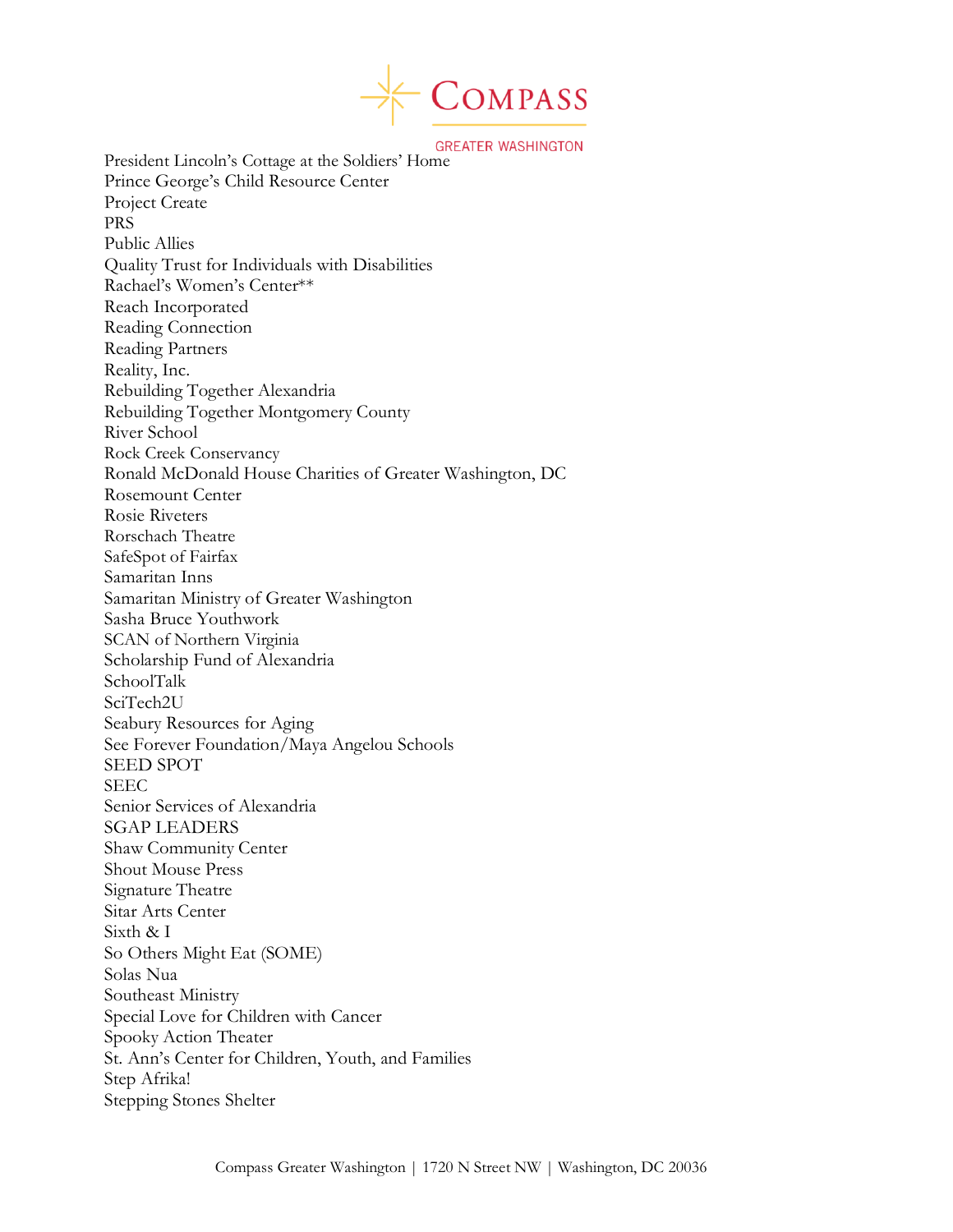

Stone Soup Films Stop Child Abuse Now Story District Street Sense Strive DC Student Support Center\*\* Studio Theatre Sunflower Bakery Synetic Theater Taproot Foundation DC Teaching for Change Teens Run DC The Actors' Center The Arc of Northern Virginia The Barker Foundation The Dance Institute of Washington The Family Place The Fishing School The In Series The Literacy Lab The Nonprofit Village The Puppet Co. The Washington Ballet The Welders The Women's Collective Theater J Theatre Lab School of the Dramatic Arts Theatre Prometheus theatreWashington (formerly Helen Hayes Awards) Thrive DC Together We Bake Total Family Care Coalition Treatment and Learning Centers Tudor Place Turning the Page Two Rivers Public Charter School Tzedek DC U.S. Chess Center United Community Ministries United Planning Organization Urban Alliance Vehicles for Change Veterans on the Rise VisArts (Metropolitan Center for the Visual Arts) Voices for a Second Chance Volunteer Fairfax Volunteers of America – Chesapeake